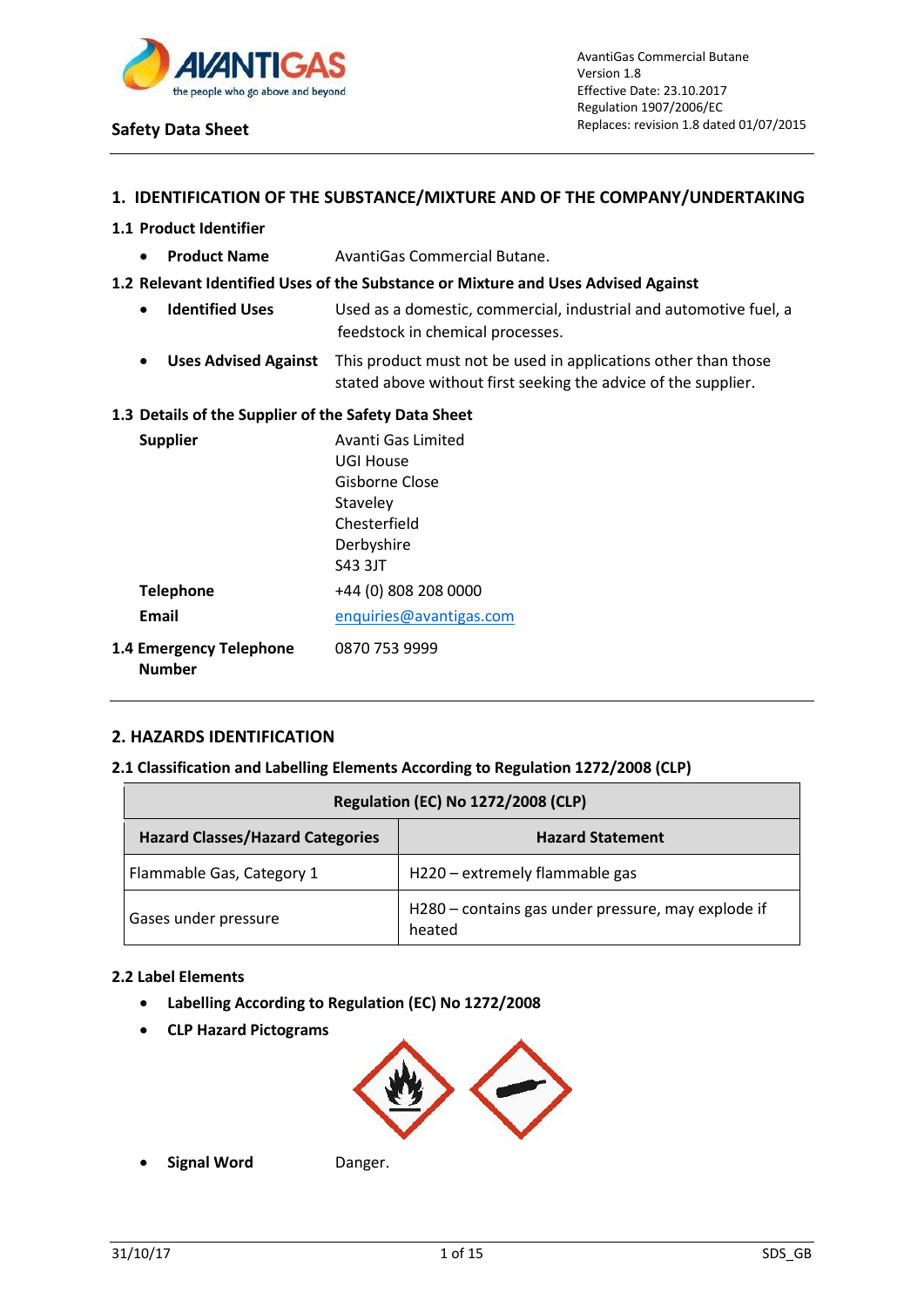

**Hazard Statements** H220: Extremely Flammable gas.

## **Safety Data Sheet**

|           |                                  | H280: under pressure; may explode if heated.                                                                                                                   |  |  |
|-----------|----------------------------------|----------------------------------------------------------------------------------------------------------------------------------------------------------------|--|--|
|           | <b>Health Hazards</b>            | Not classified as a health hazard under GHS criteria.                                                                                                          |  |  |
| $\bullet$ |                                  | Environmental Hazards Not classified as an environmental hazard under GHS criteria.                                                                            |  |  |
|           | 2.3 CLP Precautionary Statements |                                                                                                                                                                |  |  |
|           | Prevention                       | P210: Keep away from heat/sparks/open flame/hot surfaces. No<br>smoking.                                                                                       |  |  |
|           |                                  | P102: Keep out of reach of children.                                                                                                                           |  |  |
|           |                                  | P243: Take precautionary measures against static discharge.                                                                                                    |  |  |
|           | Response                         | P377: Leaking gas fire: do not extinguish, unless leak can be stopped<br>safely.                                                                               |  |  |
|           |                                  | P381: Eliminate all ignition sources if safe to do so.                                                                                                         |  |  |
|           | <b>Storage</b>                   | P403: Store in a well-ventilated place.                                                                                                                        |  |  |
|           |                                  | P410: Protect from sunlight.                                                                                                                                   |  |  |
|           | 2.4 Other Hazards                |                                                                                                                                                                |  |  |
|           | <b>Health Hazards</b>            | Breathing of high vapour concentrations may cause central nervous<br>system (CNS) depression resulting in dizziness, light-headedness,<br>headache and nausea. |  |  |
|           |                                  | High gas concentrations will displace available oxygen from the air;<br>unconsciousness and death may occur suddenly from lack of<br>oxygen.                   |  |  |
|           |                                  | Exposure to rapidly expanding gases may cause frost burns to eyes<br>and/or skin.                                                                              |  |  |
|           | <b>Safety Hazards</b>            | Vapours are heavier than air.                                                                                                                                  |  |  |
|           |                                  |                                                                                                                                                                |  |  |

Vapours may travel across the ground and reach remote ignition sources causing a flashback fire danger.

Electrostatic charges may be generated during pumping.

Electrostatic discharge may cause fire.

## **3. COMPOSITION/INFORMATION ON INGREDIENTS**

## **3.1 Substance**

| CAS No.<br>$\bullet$<br>3.2 Mixtures        | 106-97-8.                                                                                                                                                                                                                                    |  |
|---------------------------------------------|----------------------------------------------------------------------------------------------------------------------------------------------------------------------------------------------------------------------------------------------|--|
| <b>Preparation Description</b><br>$\bullet$ | Contains >80% Butane.<br>It may also contain one or more of the following additives:<br>Odourant (usually ethyl mercaptan).<br>Anti-icing agents.<br><0.1 %(m/m) 1, 3-butadiene (1, 3 butadiene not classed<br>-<br>as carcinogen if <0.1%). |  |
| <b>Hazardous Components</b><br>$\bullet$    | Classification of components according to Regulation (EC)<br>No. 1272/2008.                                                                                                                                                                  |  |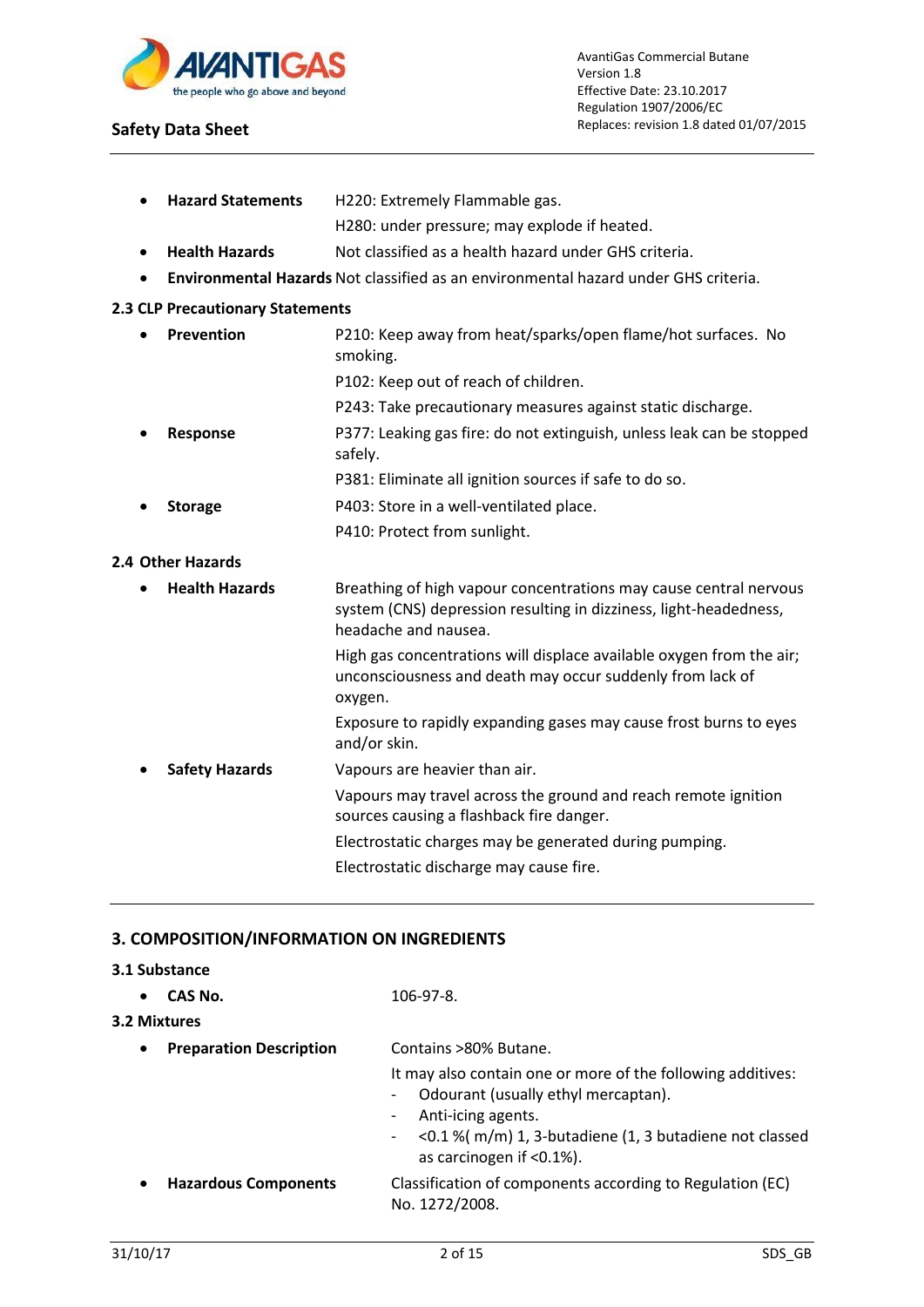

| <b>Chemical Name</b> | CAS No.  | <b>EINECS</b> | <b>REACH Registration No.</b> | Conc.      |
|----------------------|----------|---------------|-------------------------------|------------|
| <b>Butane</b>        | 106-97-8 | 203-448-7     | Exempt                        | $> = 80\%$ |

| <b>Chemical Name</b> | <b>Hazard Class &amp; Category</b>  | <b>Hazard Statement</b>               |
|----------------------|-------------------------------------|---------------------------------------|
| <b>Butane</b>        | Flam. Gas, 1; Press. Gas, Liq. Gas; | H <sub>220</sub> : H <sub>280</sub> : |

## **Additional Information:** Refer to Section 16 for full text of Hazard Precautionary Statements.

## **4. FIRST AID MEASURES**

### **4.1 Description of First Aid Measures**

| <b>Following Inhalation</b><br>Remove the affected person into fresh air. If breathing but<br>٠<br>unconscious, place in the recovery position.<br>If breathing has stopped, apply artificial respiration.<br>If heartbeat absent, give external cardiac compression.<br>Monitor breathing and pulse. Seek urgent medical advice.<br>Following Skin Contact In the event of frostbite, slowly warm the exposed area by rinsing<br>٠<br>with warm water.<br>Obtain medical treatment immediately.<br>Keep warm and at rest.<br>Seek medical advice before removing clothing.<br>soaked with water before being removed.<br>Following Eye Contact Do not delay. Obtain medical advice immediately.<br>٠<br>Start to flush eye out with water.<br>Remove contact lenses, if present and easy to do so.<br>Continue rinsing. Flush eye with copious amounts of water.<br>Obtain medical attention immediately.<br><b>Following Ingestion</b><br>٠ | $\bullet$ | <b>General Notes</b> | Do not enter area unless confirmed safe to do so.<br>If possible, remove any affected person to uncontaminated safe<br>area. |
|-----------------------------------------------------------------------------------------------------------------------------------------------------------------------------------------------------------------------------------------------------------------------------------------------------------------------------------------------------------------------------------------------------------------------------------------------------------------------------------------------------------------------------------------------------------------------------------------------------------------------------------------------------------------------------------------------------------------------------------------------------------------------------------------------------------------------------------------------------------------------------------------------------------------------------------------------|-----------|----------------------|------------------------------------------------------------------------------------------------------------------------------|
|                                                                                                                                                                                                                                                                                                                                                                                                                                                                                                                                                                                                                                                                                                                                                                                                                                                                                                                                               |           |                      |                                                                                                                              |
|                                                                                                                                                                                                                                                                                                                                                                                                                                                                                                                                                                                                                                                                                                                                                                                                                                                                                                                                               |           |                      |                                                                                                                              |
|                                                                                                                                                                                                                                                                                                                                                                                                                                                                                                                                                                                                                                                                                                                                                                                                                                                                                                                                               |           |                      |                                                                                                                              |
|                                                                                                                                                                                                                                                                                                                                                                                                                                                                                                                                                                                                                                                                                                                                                                                                                                                                                                                                               |           |                      |                                                                                                                              |
|                                                                                                                                                                                                                                                                                                                                                                                                                                                                                                                                                                                                                                                                                                                                                                                                                                                                                                                                               |           |                      |                                                                                                                              |
|                                                                                                                                                                                                                                                                                                                                                                                                                                                                                                                                                                                                                                                                                                                                                                                                                                                                                                                                               |           |                      |                                                                                                                              |
|                                                                                                                                                                                                                                                                                                                                                                                                                                                                                                                                                                                                                                                                                                                                                                                                                                                                                                                                               |           |                      |                                                                                                                              |
|                                                                                                                                                                                                                                                                                                                                                                                                                                                                                                                                                                                                                                                                                                                                                                                                                                                                                                                                               |           |                      |                                                                                                                              |
|                                                                                                                                                                                                                                                                                                                                                                                                                                                                                                                                                                                                                                                                                                                                                                                                                                                                                                                                               |           |                      | Contaminated clothing may be a fire hazard and therefore should be                                                           |
|                                                                                                                                                                                                                                                                                                                                                                                                                                                                                                                                                                                                                                                                                                                                                                                                                                                                                                                                               |           |                      |                                                                                                                              |
|                                                                                                                                                                                                                                                                                                                                                                                                                                                                                                                                                                                                                                                                                                                                                                                                                                                                                                                                               |           |                      |                                                                                                                              |
|                                                                                                                                                                                                                                                                                                                                                                                                                                                                                                                                                                                                                                                                                                                                                                                                                                                                                                                                               |           |                      |                                                                                                                              |
|                                                                                                                                                                                                                                                                                                                                                                                                                                                                                                                                                                                                                                                                                                                                                                                                                                                                                                                                               |           |                      |                                                                                                                              |
|                                                                                                                                                                                                                                                                                                                                                                                                                                                                                                                                                                                                                                                                                                                                                                                                                                                                                                                                               |           |                      |                                                                                                                              |

## **4.2 Most important symptoms/effects - acute and delayed**

- High concentrations may cause central nervous system depression resulting in headaches, dizziness and nausea.
- Continued exposure may result in unconsciousness and/or death.
- Contact with liquefied gas can cause frostbite due to rapid evaporative cooling.

## **4.3 Indication of immediate medical attention and special treatment needed**

- Treat symptomatically. Administer oxygen if necessary.
- Treat frostbite with lukewarm water. Get immediate medical advice/attention.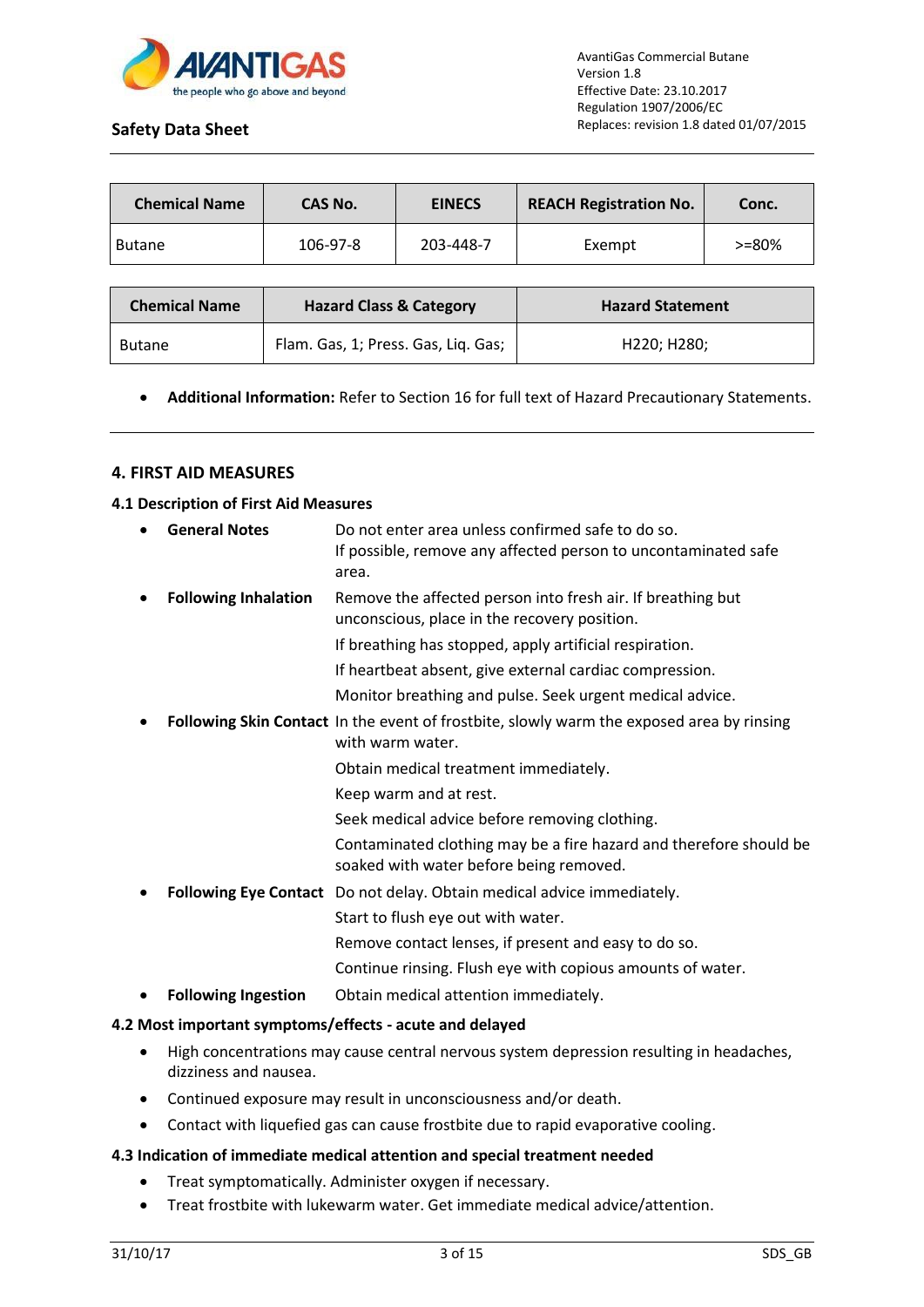

## **5. FIRE FIGHTING MEASURES**

#### **5.1 Extinguishing Media**

**Suitable Extinguishing Media** Shut off supply.

If not possible and no risk to surroundings, let the fire burn itself out.

If safe to do so use foam, water fog for major fires.

Use dry chemical powder, carbon dioxide, sand or earth for minor fires.

 **Unsuitable Extinguishing Media** Do not use direct water jets on the burning product as they could cause a steam explosion and/or spread the fire. Simultaneous use of foam and water on the same surface is to be avoided as water destroys the foam.

## **5.2 Special Hazards Arising from the Substance or Mixture**

- Hazardous combustion products may include: Carbon monoxide, Carbon Dioxide, unidentified organic and inorganic compounds.
- Sustained fire attack on vessels may result in a Boiling Liquid Expanding Vapour Explosion (BLEVE).
- Contents are under pressure and can explode when exposed to heat or flames.
- The vapour is heavier than air, spreads along the ground and distant ignition is possible.

### **5.3 Advice for Fire Fighters**

Wear full protective clothing and self-contained breathing apparatus.

**Additional Advice** Keep adjacent containers cool by spraying with water.

Fire fighting - particularly with foam and water - may give rise to contaminants entering water courses.

## **6. ACCIDENTAL RELEASE MEASURES**

#### **6.1 Personal Precautions, Protective Equipment and Emergency Procedures**

- Evacuate the area of all non-essential personnel.
- Call the Emergency Services if required.
- Shut off leaks, if possible, without taking personal risks.
- Ventilate contaminated area thoroughly.
- Avoid contact with spilled or released material.
- Remove all possible sources of ignition in the surrounding area.
- Attempt to disperse the gas or to direct its flow (e.g. by using fog sprays) to a safer location e.g. area free from ignition sources.
- Attempt to prevent the gas from entering low lying areas e.g. cellars, pits, drains, sewers or confined spaces.
- Attempt to prevent the gas from entering watercourses e.g. rivers, sewers.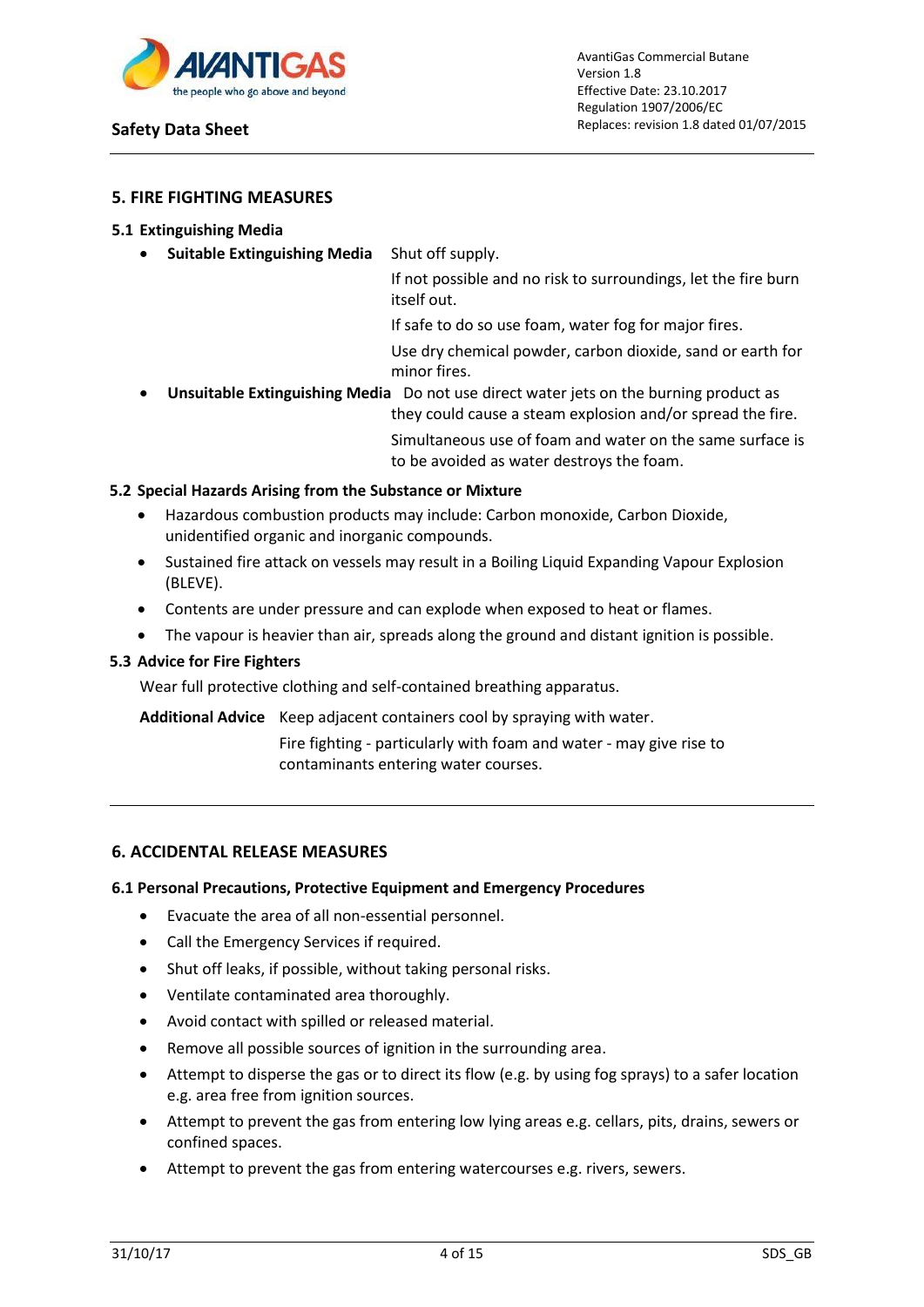

- Take precautionary measures against static discharge. Ensure electrical continuity by bonding and grounding (earthing) all equipment.
- Confirm all electrical equipment is suitable for use in the area.
- Monitor area with combustible gas meter.
- Test atmosphere for flammable gas concentrations to ensure safe working conditions before personnel are allowed to enter the area.

## **6.2 Environmental Precautions**

 Avoid loss of containment to the environment. Use appropriate containment methods to avoid environmental contamination.

## **6.3 Methods and Material for Containment and Clean Up**

**Small spillage** Allow to evaporate.

Any fire-fighting products should be contained using appropriate methods.

 **Large spillage** Notify Emergency Services. If trained and competent to do so, attempt to disperse the vapour or to direct its flow to a safer location, e.g. by using fog sprays.

Any fire-fighting products should be contained using appropriate methods.

#### **6.4 Reference to other Sections**

- For guidance on the selection of Personal Protective Equipment, see Section 8 of this Safety Data Sheet.
- For guidance on the disposal of spilled material, see Section 13 of this Safety Data Sheet.
- **Additional Advice** Notify authorities if any exposure to the general public or the environment occurs or is likely to occur.

Vapour may form an explosive mixture with air.

Risk of explosion. Inform the Emergency Services if product enters surface water drains.

## **7. HANDLING AND STORAGE**

#### **General Precautions**

- Use the information in this Safety Data Sheet as input to a risk assessment of local circumstances to help determine appropriate controls for safe handling, storage and disposal of this material.
- For guidance on the selection of Personal Protective Equipment, see Section 8 of this Safety Data Sheet.
- Avoid breathing vapours or contact with material.
- Only use in well ventilated areas.
- Use local exhaust ventilation if there is a risk of inhaling vapours, mists or aerosols.
- Contaminated leather articles including shoes cannot be decontaminated and should be destroyed to prevent re-use.
- Properly dispose of any contaminated rags or cleaning materials in order to prevent fires.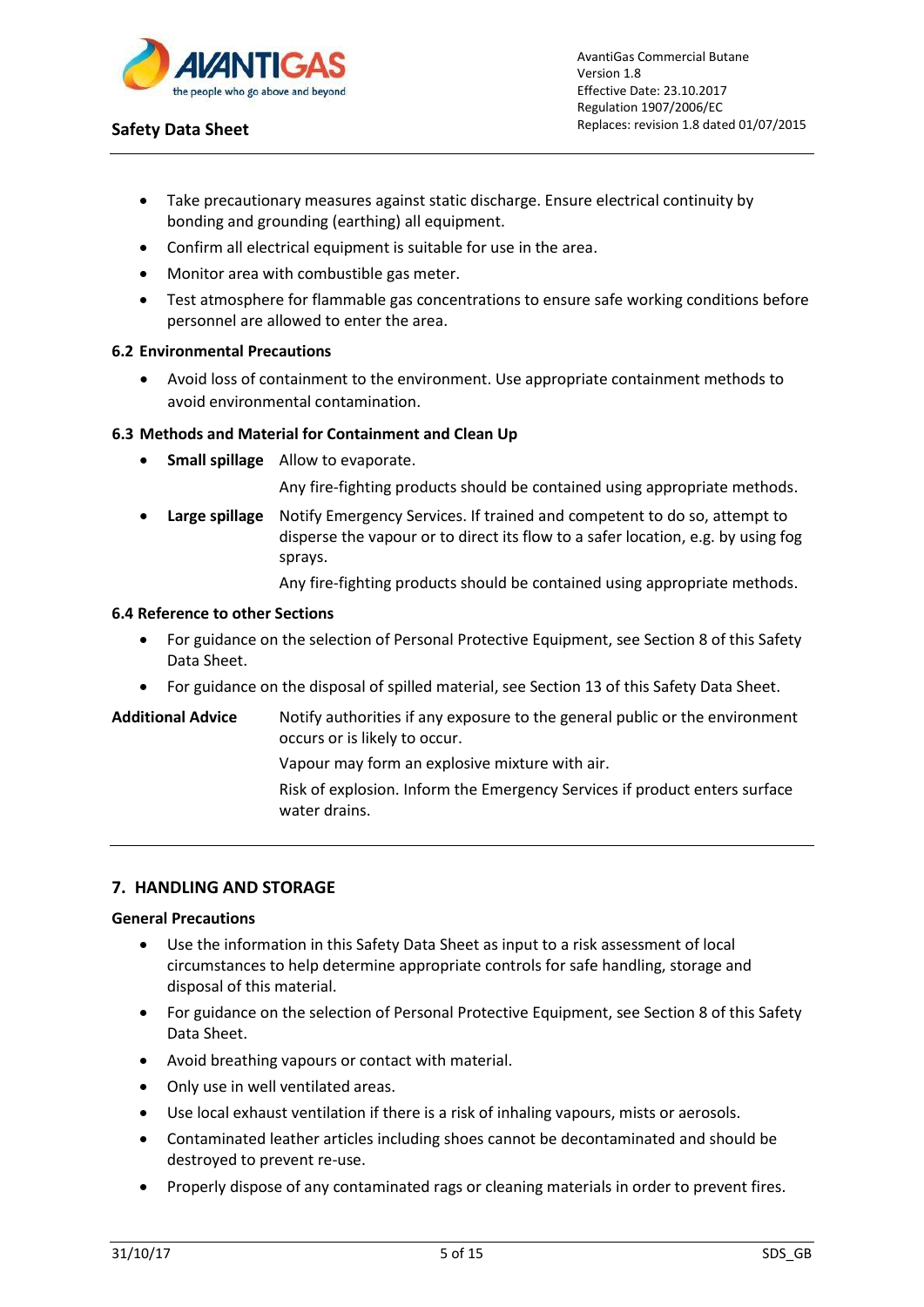

Air-dry contaminated clothing in a well-ventilated area before laundering.

## **7.1 Precautions for Safe Handling**

- This product can create a low temperature exposure hazard when released as a liquid.
- Avoid prolonged or repeated contact with skin.
- Extinguish any naked flames.
- Do not smoke.
- Remove potential ignition sources, including portable electronic devices.
- Avoid any spark creation.
- Electrostatic charges may be generated during handling.
- Electrostatic discharge may cause fire.
- Earth all equipment.
- Use suitable Personal Protective Equipment, as described in Section 8 of this Safety Data Sheet.

## **7.2 Conditions for Safe Storage, Including any Incompatibilities**

- Store only in purpose-designed, appropriately labelled pressure vessels or cylinders.
- Must be stored in a well-ventilated area, away from sunlight, ignition sources and other sources of heat.
- Do not store near cylinders containing compressed oxygen or other strong oxidizers.

## **7.3 Specific End Uses**

- AvantiGas cylinders containing Butane Gas must be transported and stored in the vertical position.
- Protect cylinders from physical damage; do not drag, roll, slide or drop.

## **Additional Information** This product is intended for use in closed systems only.

|                             | Ensure that all local regulations regarding handling and storage facilities are<br>followed.                                                |
|-----------------------------|---------------------------------------------------------------------------------------------------------------------------------------------|
|                             | Exposure to this product should be reduced as low as reasonably<br>practicable.                                                             |
|                             | Reference should be made to the HSE (Health and Safety Executive)<br>publication: "COSHH Essentials".                                       |
| <b>Product Transfer</b>     | Do not use compressed air for filling, discharging or handling.                                                                             |
|                             | Electrostatic charges may be generated during pumping.                                                                                      |
|                             | Electrostatic discharge may cause fire.                                                                                                     |
|                             | Delivery lines may become cold enough to present a cold burns hazard                                                                        |
|                             | Recommended Materials For containers and container linings, use materials specifically approved<br>for use with this product.               |
|                             | Examples of suitable materials are: PA-11, PEEK, PVDF, PTFE, GRE (Epoxy),<br>GRVE (vinyl ester), Viton (FKM), type F and GB, Neoprene (CR). |
| <b>Unsuitable Materials</b> | Some forms of cast iron. Examples of materials to avoid are: ABS,<br>polymethyl methacrylate (PMMA), polyethylene (PE/HDPE), polypropylene  |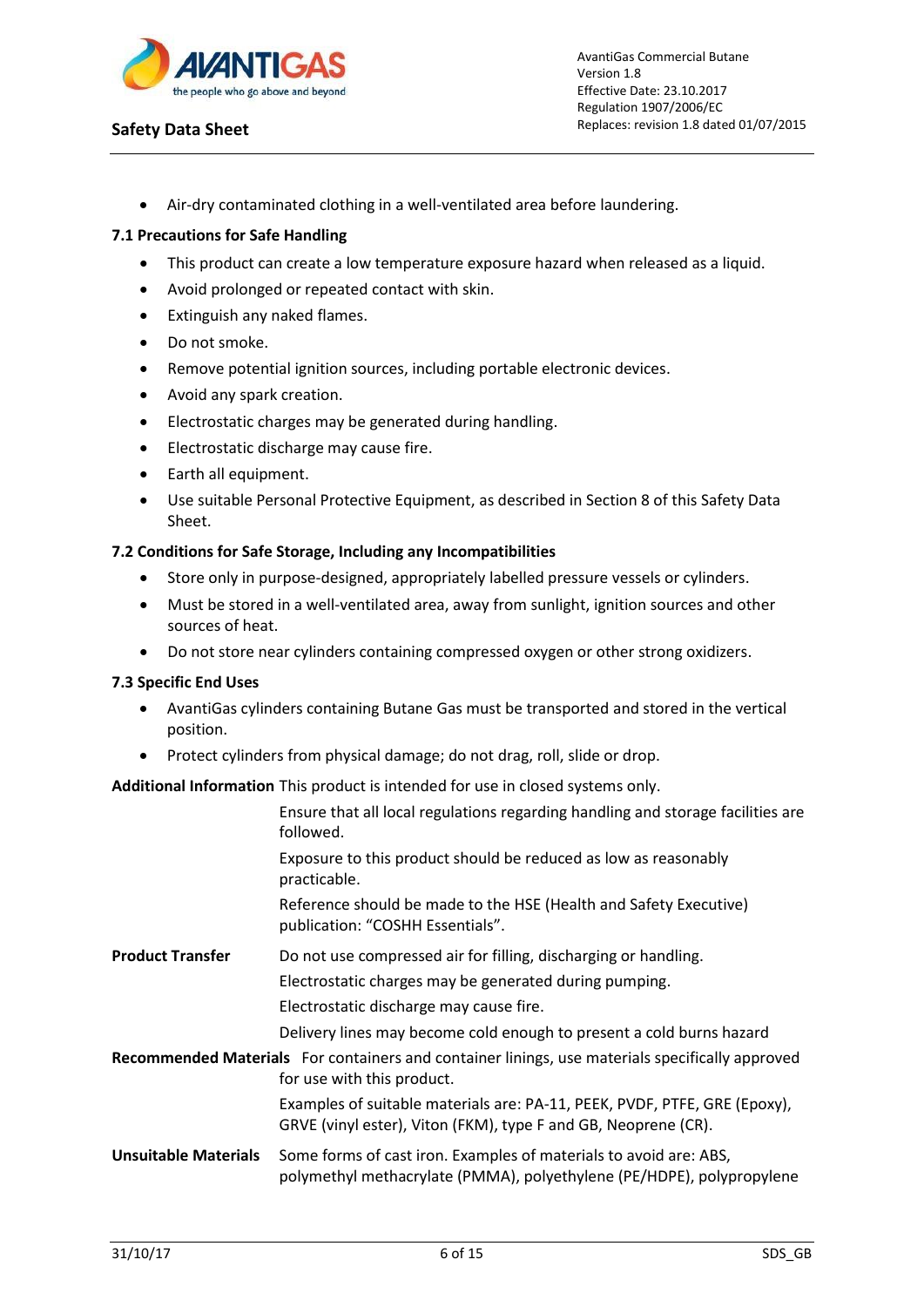

|                            | (PP), PVC, natural rubber (NR), Nitrile (NBR), ethylene propylene rubber<br>(EPDM), butyl (IIR), hypalon (CSM), polystyrene, polyvinyl chloride (PVC),<br>polyisobutylene. |
|----------------------------|----------------------------------------------------------------------------------------------------------------------------------------------------------------------------|
|                            | For containers and container linings, aluminium should not be used if there<br>is a risk of caustic contamination of the product.                                          |
| <b>Container Materials</b> | Containers - even those that have been emptied - can contain explosive<br>vapours.                                                                                         |
|                            | Do not cut, drill, grind, weld or perform similar operations on or near<br>containers.                                                                                     |

## **8. EXPOSURE CONTROLS/PERSONAL PROTECTION**

## **8.1 Control Parameters**

| <b>Material</b> | <b>Source</b> | <b>Type</b>                          | ppm     | mg/m <sup>3</sup>      |
|-----------------|---------------|--------------------------------------|---------|------------------------|
|                 | EH40          | TWA (8-hour reference<br>period)     | 600 ppm | 1450 mg/m <sup>3</sup> |
| <b>Butane</b>   | EH40          | STEL (15-minute<br>reference period) | 750 ppm | 1810 mg/m <sup>3</sup> |

#### **Occupational Exposure Limits**

| <b>Material</b> | <b>Source</b> | <b>Hazard Designation</b>                                                   |
|-----------------|---------------|-----------------------------------------------------------------------------|
| <b>Butane</b>   | EH40          | Carc (only applies if LPG contains more than<br>$0.1\%$ of buta-1, 3-diene) |

## **8.2 Exposure Controls**

#### **General Information**

- The level of protection and types of controls necessary will vary depending upon potential exposure conditions.
- Select controls based on a risk assessment of local circumstances.

# **8.2.1 Appropriate Engineering Controls**

- Consider using a "Permit to Work System".
- Use sealed systems as far as possible.
- Ensure adequate air ventilation.
- Use adequate explosion-proof ventilation to control airborne concentrations below the exposure guidelines/limits.
- Local exhaust ventilation is recommended.
- Monitoring of the concentration of substances in the breathing zone of workers or in the general workplace may be required to confirm compliance with an OEL and adequacy of exposure controls.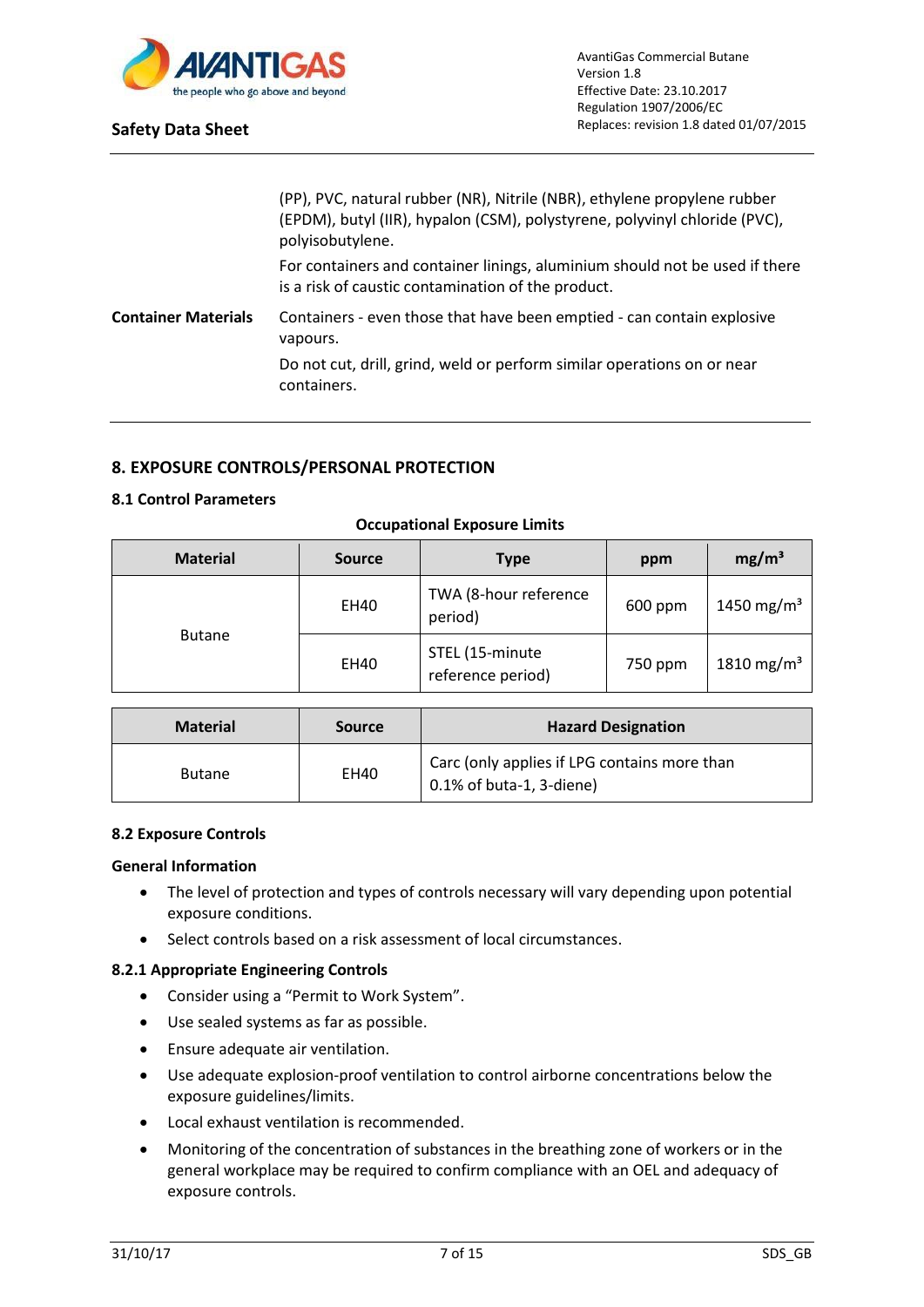

AvantiGas Commercial Butane Version 1.8 Effective Date: 23.10.2017 Regulation 1907/2006/EC Replaces: revision 1.8 dated 01/07/2015

- Keep concentrations well below lower explosion limits (see Section 9 for more information on flammability limits).
- Use gas monitors if flammability limits may be exceeded.
- Products to be used in closed systems only.
- Monitor systems for leaks.
- Use suitable materials for containment systems.

#### **8.2.2 Individual Protection Measures (such as Personal Protective Equipment)**

 **General** Personal Protective Equipment (PPE) should meet recommended national standards. Check with PPE suppliers on specific requirements. **Eye/Face Protection** Chemical splash goggles (gas-tight, mono-goggles) and face shield with chin guard - approved to EU Standard EN166. **Skin Protection (Hands)** Personal hygiene is a key element of effective hand care. Gloves must be worn on clean hands. After using gloves, hands should be washed and dried thoroughly. Application of a non-perfumed moisturiser is recommended. Suitability and durability of a glove is dependent on usage, e.g. frequency and duration of contact, chemical resistance of glove material, glove thickness, and dexterity. Always seek advice from glove suppliers. Contaminated gloves should be replaced. Where hand contact with the product may occur, the use of gloves approved to relevant standards e.g. EN 374, made from the following materials may provide suitable chemical protection: Neoprene rubber; Nitrile rubber. If contact with liquefied product is possible or anticipated, gloves should be thermally insulated to prevent cold burns e.g. EN 511. **Skin Protection (Other)** Chemical resistant, fire retardant, anti-static clothing and cold resistant gloves/gauntlets, safety boots and apron. **Respiratory Protection** If engineering controls do not maintain airborne concentrations to a level which is adequate to protect worker health, select respiratory protection equipment suitable for the specific conditions of use and meeting relevant legislation. Check with respiratory protective equipment suppliers on specific requirements. Before any such respiratory protection is used, the wearer must be trained and competent in its use and any limitations. Where air-filtering respirators are unsuitable (e.g. airborne concentrations are high/risk of oxygen deficiency/confined space) use appropriate positive pressure breathing apparatus.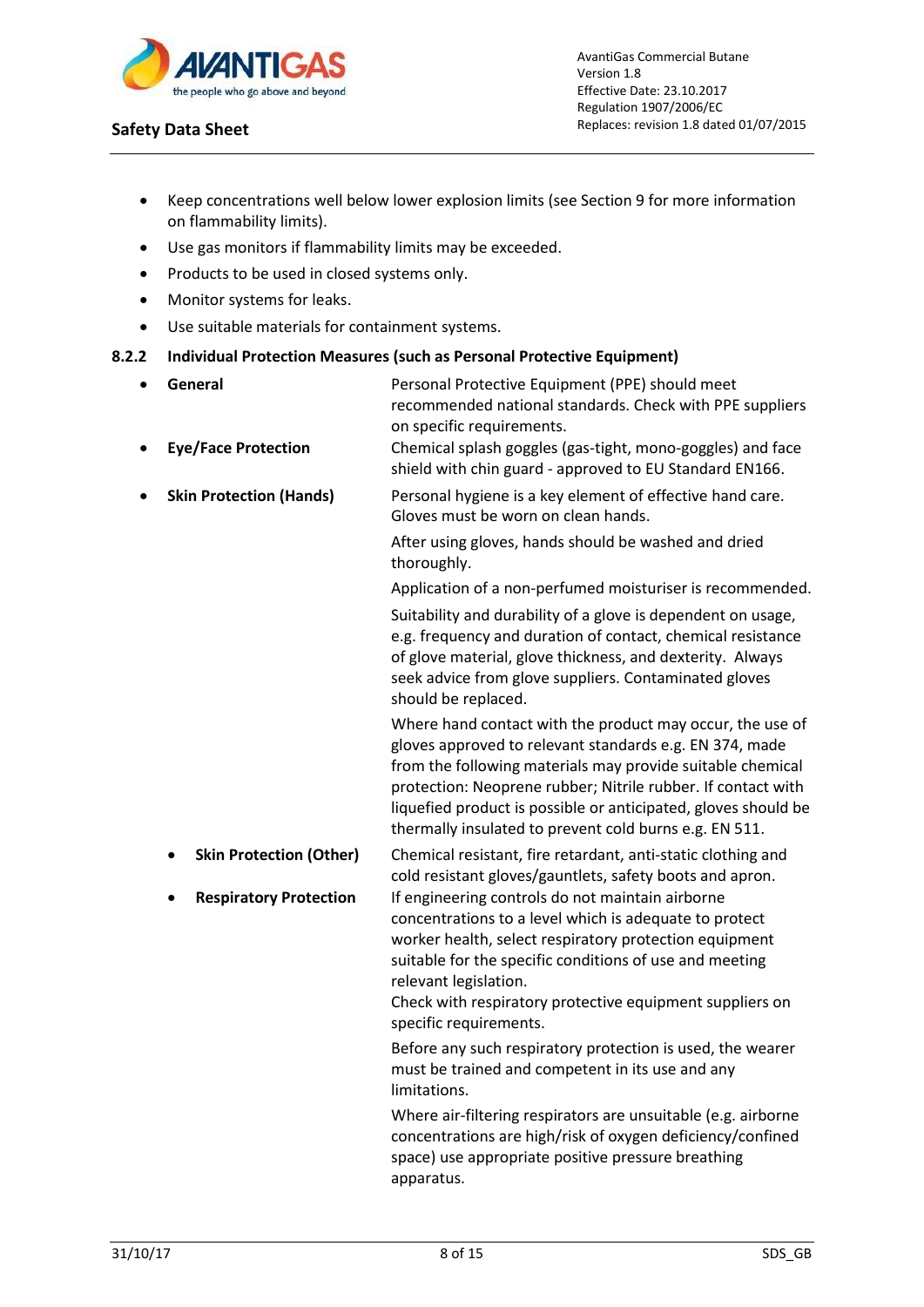

Where air-filtering respirators are suitable, select an appropriate combination of mask and filter. Select a filter suitable for organic gases and vapours (boiling point <65 °C (149 °F)).

 **Thermal Hazards** When handling cold material that can cause frost burns, wear cold resistant, thermal gloves, safety hat and visor, fire retardant, anti-static, cold resistant overalls (with cuffs over gloves and legs over boots) and heavy duty boots, e.g. leather for cold resistance.

## **8.2.3 Environmental Exposure Controls**

- Local guidelines on emission limits for volatile substances control measures must be observed for the discharge of exhaust air containing vapour.
- For guidance on Waste Control Measures see Section 13 of this Safety Data Sheet

## **9. PHYSICAL AND CHEMICAL PROPERTIES**

#### **9.1 Information on Basic Physical and Chemical Properties**

|           | Appearance                          | Colourless liquid under pressure.   |
|-----------|-------------------------------------|-------------------------------------|
|           | Odour                               | Odourless, if unstenched.           |
|           | <b>Odour Threshold</b>              | No data available.                  |
|           | рH                                  | Not applicable.                     |
|           | <b>Melting point/Freezing Point</b> | Typical: 140 °C/-220 °F.            |
|           | <b>Initial Boiling Point and</b>    | Typical: -0.5 °C/31.1 °F 1,013 hPa. |
|           | <b>Boiling Range</b>                |                                     |
|           | <b>Flash Point</b>                  | Typical: -60 °C/- 76°F.             |
|           | <b>Evaporation Rate</b>             | Data not available.                 |
| $\bullet$ | <b>Flammability (Solid/Gas)</b>     | Flammable Gas.                      |
|           | <b>Upper/Lower Flammability</b>     | Typical $1.4 - 9.3$ %(V).           |
|           | or Explosion Limits                 |                                     |
|           | <b>Vapour Pressure</b>              | ca. 242.65 kPa at 25 °C/77 °F.      |
| $\bullet$ | Vapour Density (air =1)             | $2.07(0 °C)$ .                      |
| ٠         | <b>Relative Density</b>             | Typical: 600 kg/m3 at 15 °C/59 °F.  |
|           | <b>Solubility</b>                   | Negligible.                         |
|           | <b>Partition Coefficient</b>        | ca. 2.89.                           |
|           | n-octanol/Water                     |                                     |
|           | <b>Auto-ignition Temperature</b>    | Typical: 368 °C/842 °F.             |
|           | <b>Decomposition Temperature</b>    | 442 °C.                             |
|           | <b>Viscosity</b>                    |                                     |
|           | <b>Kinematic</b>                    | Not applicable.                     |
|           | <b>Dynamic</b>                      | 0.007mPa.s (15 °C).                 |
|           | <b>Explosive Properties</b>         | Not applicable.                     |
|           | <b>Oxidising Properties</b>         | Not applicable.                     |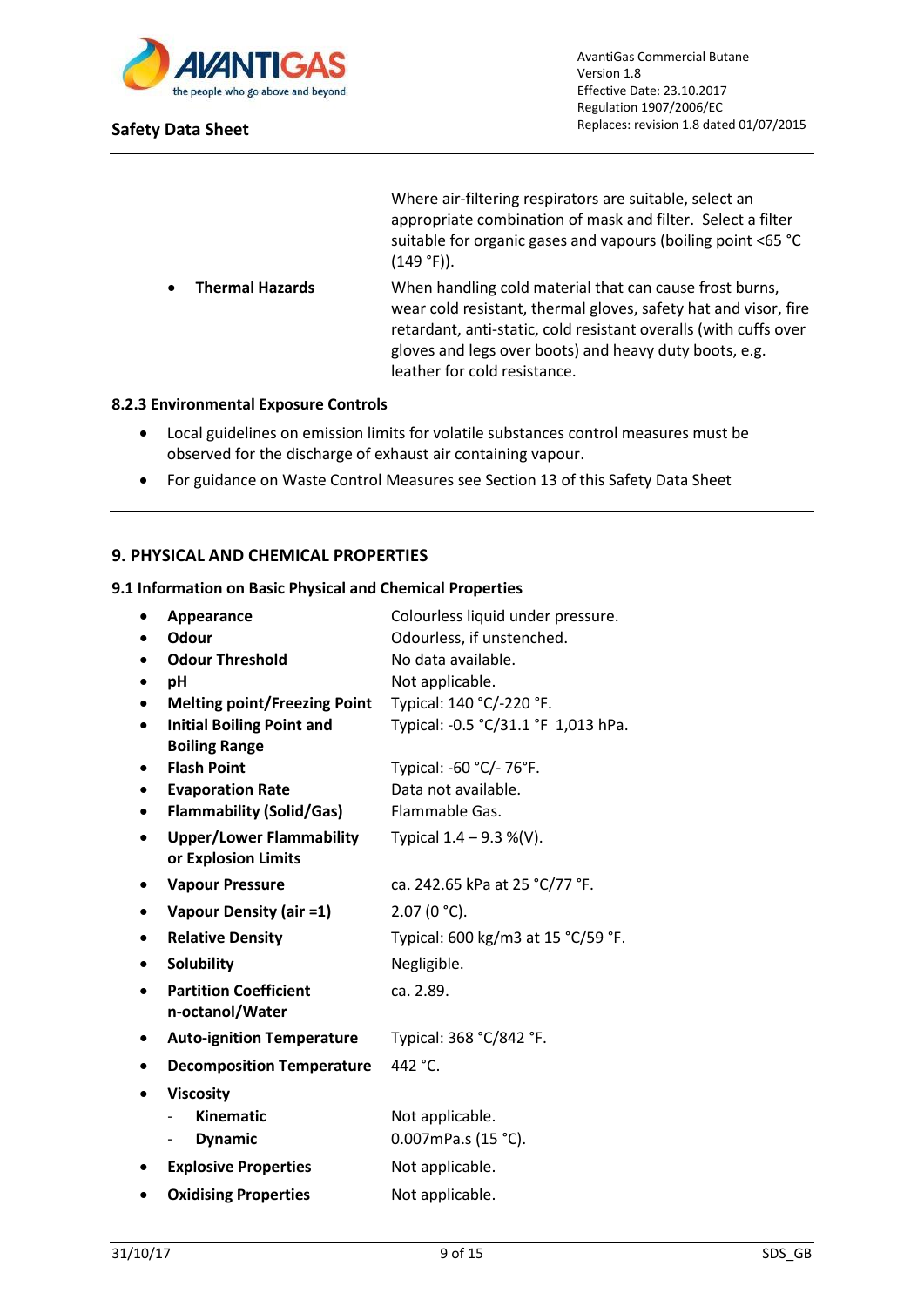

## **9.2 Other Information**

- Gas vapour heavier than air.
- May accumulate in confined spaces particularly at or below ground level.
- Molecular Weight: 58.12g/mol (C4H10).

## **10. STABILITY AND REACTIVITY**

| Reactivity                                                       | Product will not become self-reactive.                                                                               |
|------------------------------------------------------------------|----------------------------------------------------------------------------------------------------------------------|
| <b>Chemical Stability</b>                                        | No known hazardous reactions.                                                                                        |
| Possibility of Hazardous Reactions No known hazardous reactions. |                                                                                                                      |
| <b>Conditions to Avoid</b>                                       | Potential ignition sources, e.g. heat, open flames, electrical                                                       |
|                                                                  | equipment not suitable for area.                                                                                     |
|                                                                  | Creation of flammable atmospheres.                                                                                   |
|                                                                  | Incompatible materials.                                                                                              |
| <b>Incompatible Materials</b>                                    | Strong oxidising agents (e.g. Chlorates & Nitrates).                                                                 |
|                                                                  | Hazardous Decomposition Products Hazardous decomposition products are not expected to<br>form during normal storage. |
|                                                                  | If combusted, compounds of Carbon Dioxide and Carbon<br>Monoxide will be released to atmosphere during any fire.     |
|                                                                  | Carbon Monoxide may be release due to incomplete<br>combustion.                                                      |

# **11. TOXICOLOGICAL INFORMATION**

## **11.1 Information on Toxicological Effects**

| <b>Basis for Assessment</b>                   |                                                                                                         | Information given is based on product data, a knowledge of the<br>components and the toxicology of similar products. |  |
|-----------------------------------------------|---------------------------------------------------------------------------------------------------------|----------------------------------------------------------------------------------------------------------------------|--|
| <b>Likely Routes of Exposure</b>              | Inhalation is the primary route of exposure although exposure may<br>occur through skin or eye contact. |                                                                                                                      |  |
| <b>Acute Toxicity</b><br>$\bullet$            |                                                                                                         |                                                                                                                      |  |
| <b>Acute Oral Toxicity</b>                    |                                                                                                         | Not applicable.                                                                                                      |  |
| <b>Acute Dermal Toxicity</b>                  |                                                                                                         | Not applicable.                                                                                                      |  |
| <b>Skin Corrosion/Irritation</b><br>$\bullet$ |                                                                                                         | Not irritating to skin.                                                                                              |  |
| <b>Serious Eye Damage/Irritation</b>          |                                                                                                         | Essentially non-irritating to eyes.                                                                                  |  |
| <b>Respiratory Irritation</b><br>٠            |                                                                                                         | Inhalation of vapours or mists may cause irritation.<br>to the respiratory system.                                   |  |
| <b>Respiratory or Skin Sensitisation</b>      |                                                                                                         | Not expected to be a sensitiser.                                                                                     |  |
| <b>Germ Cell Mutagenicity</b>                 |                                                                                                         | No evidence of mutagenic activity.                                                                                   |  |
| Carcinogenicity                               |                                                                                                         | Not expected to be carcinogenic.                                                                                     |  |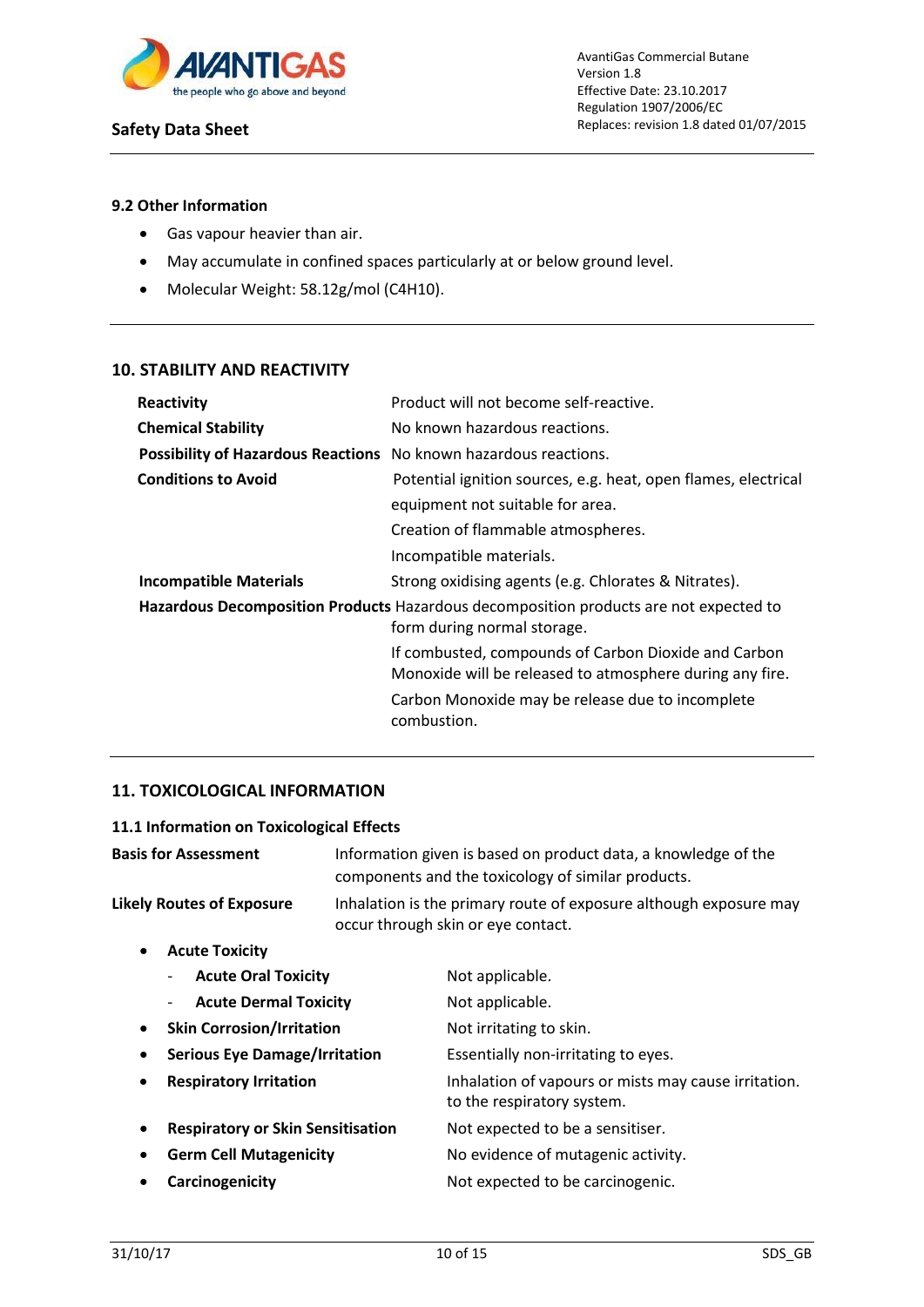

| $\bullet$ | <b>Reproductive Toxicity</b>                                    | Not expected to impair fertility. Not a<br>developmental toxicant.                                                                                                                      |
|-----------|-----------------------------------------------------------------|-----------------------------------------------------------------------------------------------------------------------------------------------------------------------------------------|
| $\bullet$ | <b>Specific Target Organ Toxicity</b><br><b>Single Exposure</b> | High concentrations may cause central nervous<br>system depression resulting in headaches, dizziness<br>and nausea; continued inhalation may result in<br>unconsciousness and/or death. |
|           | <b>Repeated Exposure</b><br>$\hbox{--}$                         | Low systemic toxicity on repeated exposure.                                                                                                                                             |
| $\bullet$ | <b>Aspiration Hazard</b>                                        | Not considered an aspiration hazard.                                                                                                                                                    |

## **12. ECOLOGICAL INFORMATION**

| <b>Basis for Assessment</b>                            | Information given is based on product testing, and/or similar<br>products, and/or components.                                                                                      |
|--------------------------------------------------------|------------------------------------------------------------------------------------------------------------------------------------------------------------------------------------|
| <b>Toxicity</b>                                        | Physical properties indicate that petroleum gases will rapidly<br>volatilise from the aquatic environment and that acute and chronic<br>effects would not be observed in practice. |
| <b>Persistence and Degradability</b>                   | Expected to be readily biodegradable. Oxidises rapidly by photo-<br>chemical reactions in air.                                                                                     |
| <b>Bioaccumulative Potential</b>                       | Not expected to bioaccumulate significantly.                                                                                                                                       |
| <b>Mobility in Soil</b>                                | Because of their extreme volatility, air is the only environmental<br>compartment that hydrocarbon gases will be found.                                                            |
| <b>Result of the PBT and</b><br><b>vPvB Assessment</b> | Not classified as PBT or vPvB.                                                                                                                                                     |
| <b>Other Adverse Effects</b>                           | In view of the high rate of loss from solution, the product is unlikely<br>to pose a significant hazard to aquatic life.                                                           |

## **13. DISPOSAL CONSIDERATIONS**

## **13.1 Waste Treatment Methods**

## **13.1.1 Product/Packaging Disposal**

| <b>Product Disposal</b> | It is the responsibility of the waste generator to determine the toxicity and<br>physical properties of the material generated to determine the proper waste<br>classification and disposal methods in compliance with applicable<br>regulations. |  |
|-------------------------|---------------------------------------------------------------------------------------------------------------------------------------------------------------------------------------------------------------------------------------------------|--|
|                         | Do not dispose into the environment, in drains or in water courses.                                                                                                                                                                               |  |
|                         | Given the nature and uses of this product, the need for disposal seldom<br>arises.                                                                                                                                                                |  |
|                         | If necessary, dispose by controlled combustion in purpose-designed<br>equipment.                                                                                                                                                                  |  |
|                         | If this is not possible, contact the supplier.                                                                                                                                                                                                    |  |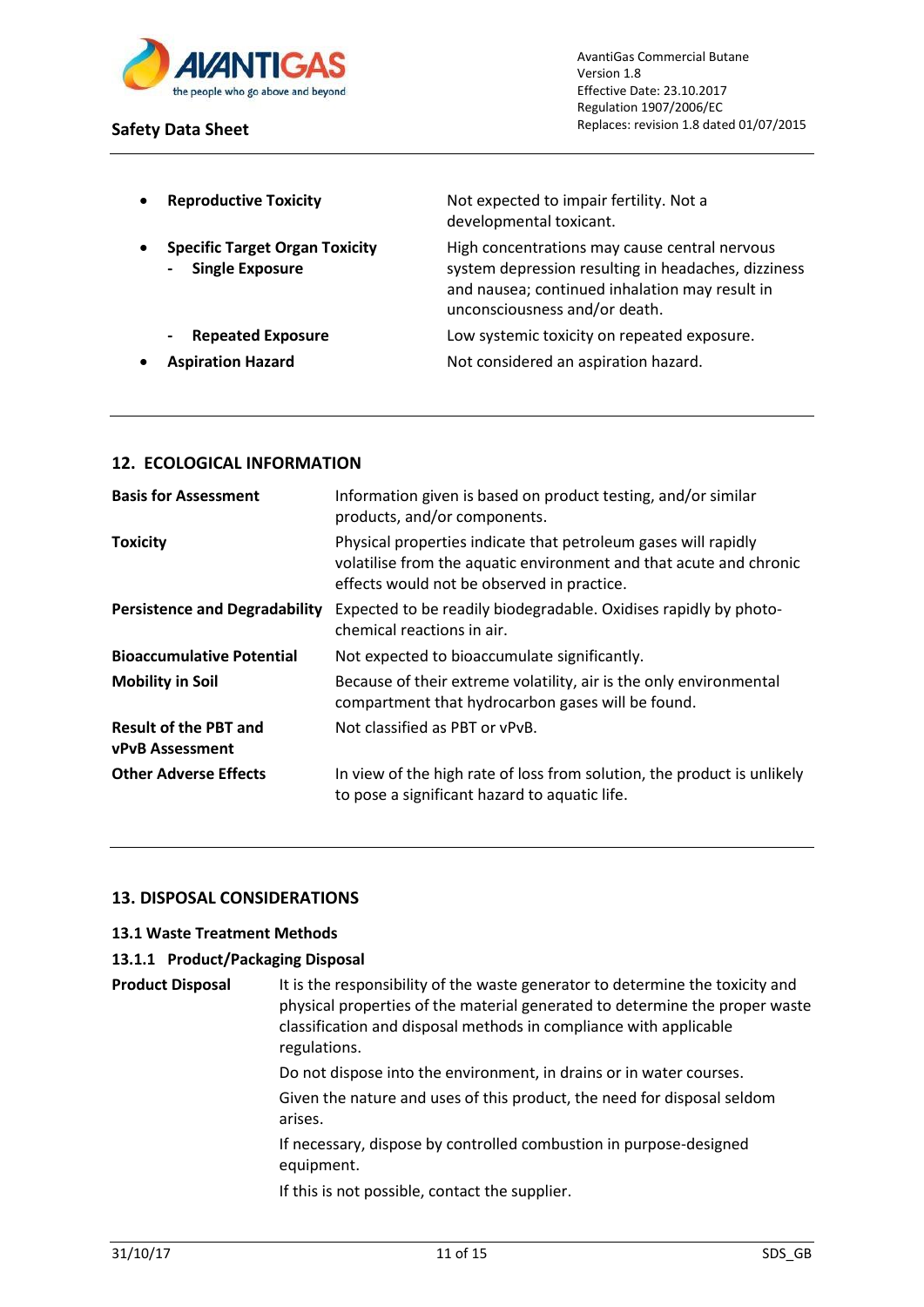

| <b>Packaging Disposal</b>                       | Return part-used or empty cylinders to the supplier.                                                                                                                      |  |  |  |  |
|-------------------------------------------------|---------------------------------------------------------------------------------------------------------------------------------------------------------------------------|--|--|--|--|
|                                                 | For tanks seek specialist advice from suppliers.                                                                                                                          |  |  |  |  |
|                                                 | Dispose in accordance with prevailing regulations, preferably to a recognised<br>collector or contractor.                                                                 |  |  |  |  |
|                                                 | The competence of the collector or contractor should be established<br>beforehand.                                                                                        |  |  |  |  |
| <b>Waste Treatment</b>                          | Waste arising from a spillage or tank cleaning should be disposed of in<br>accordance with prevailing regulations, preferably to a recognised collector<br>or contractor. |  |  |  |  |
|                                                 | The competence of the collector or contractor should be established<br>beforehand.                                                                                        |  |  |  |  |
| <b>Other Disposal</b><br><b>Recommendations</b> | Disposal should be in accordance with all applicable regional, national, and<br>local laws and regulations.                                                               |  |  |  |  |
|                                                 | Local regulations may be more stringent than regional or national<br>requirements and must be complied with.                                                              |  |  |  |  |
|                                                 | EU Waste Disposal Code (EWC): 16 05 04 gases in pressure containers<br>(including halons) containing dangerous substances.                                                |  |  |  |  |
|                                                 |                                                                                                                                                                           |  |  |  |  |

# **14. TRANSPORT INFORMATION**

|      |                                                                                       | <b>Transport Category</b>                                                                                                                                                         |            |                         |                                |                         |
|------|---------------------------------------------------------------------------------------|-----------------------------------------------------------------------------------------------------------------------------------------------------------------------------------|------------|-------------------------|--------------------------------|-------------------------|
|      |                                                                                       | Land<br><b>Transport</b>                                                                                                                                                          |            | <b>Inland Waterways</b> | <b>Sea</b><br><b>Transport</b> | Air<br><b>Transport</b> |
|      |                                                                                       | <b>ADR</b>                                                                                                                                                                        | <b>RID</b> | <b>Transport (ADN)</b>  | (IMDG)                         | (IATA)                  |
| 14.1 | UN No.                                                                                | 1011                                                                                                                                                                              |            |                         |                                |                         |
| 14.2 | <b>UN Proper Shipping Name</b>                                                        | <b>Butane</b>                                                                                                                                                                     |            |                         |                                |                         |
| 14.3 | <b>Transport Hazard Class</b>                                                         | $\overline{2}$                                                                                                                                                                    |            |                         |                                |                         |
|      | <b>Transport Hazard Label</b>                                                         | 2.1                                                                                                                                                                               |            |                         |                                |                         |
| 14.4 | <b>Packing Group</b>                                                                  | Not applicable                                                                                                                                                                    |            |                         |                                |                         |
| 14.5 | <b>Environmental Hazard</b>                                                           | No                                                                                                                                                                                |            |                         |                                |                         |
| 14.6 | <b>Special Precautions for User</b>                                                   | Special Precautions: Refer to Section 7: Handling & Storage,<br>for special precautions which a user needs to be aware of or<br>needs to comply with in connection with transport |            |                         |                                |                         |
| 14.7 | <b>Transport in Bulk According</b><br>to Annex II of MARPOL<br>73/78 and the IBC Code | Not applicable                                                                                                                                                                    |            |                         |                                |                         |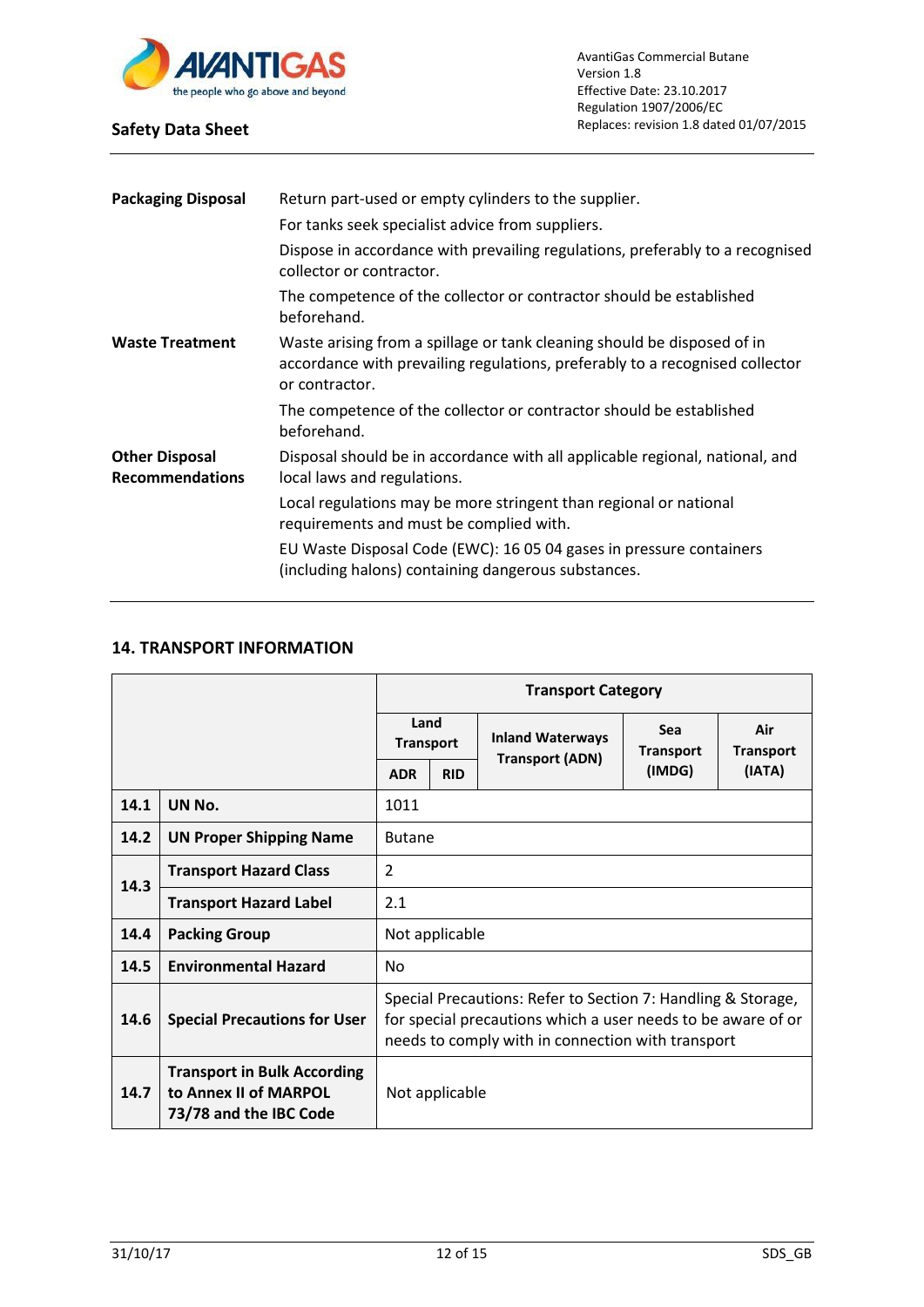

## **Additional Information**

- 2YE: Emergency Action Code (UK CDG).
- 23: Hazard Identification Number (EU ADR).
- IATA forbidden for transport on passenger aircraft.
- Avoid transport on which the load space is not separated from the driver's compartment.
- Ensure vehicle driver is trained in the transport of this substance including accident and emergency procedures.
- The transport information is not intended to convey all specific regulatory data relating to this material.

## **15. REGULATORY INFORMATION**

The regulatory information is not intended to be comprehensive. Other regulations may apply to this material.

## **15.1 Safety, Health and Environmental Regulations/Legislation Specific for the Substance or Mixture**

- Environmental Protection Act 1990 (as amended).
- Health and Safety at Work etc. Act 1974.
- Consumers Protection Act 1987.
- Control of Pollution Act 1974.
- Environmental Act 1995.
- Factories Act 1961.
- $\bullet$  ADR 2017.
- IMDG 2016.
- $\bullet$  ADN 2017.
- RID 2017.
- CDG Regulations 2009 (as amended).
- IATA Dangerous Goods Regulations 2017.
- RIDDOR Regulations 2013.
- Health and Safety (First Aid) Regulations 1981 (as amended).
- Personal Protective Equipment Regulations 2002.
- Personal Protective Equipment at Work Regulations 1992 (as amended).
- COMAH Regulations 2015.
- DSEAR Regulations 2002.
- CLP Regulation 2008.
- Pressure Systems Safety Regulations 2000.
- REACH Regulations 2006 (as amended).
- EH40 Regulations 2005.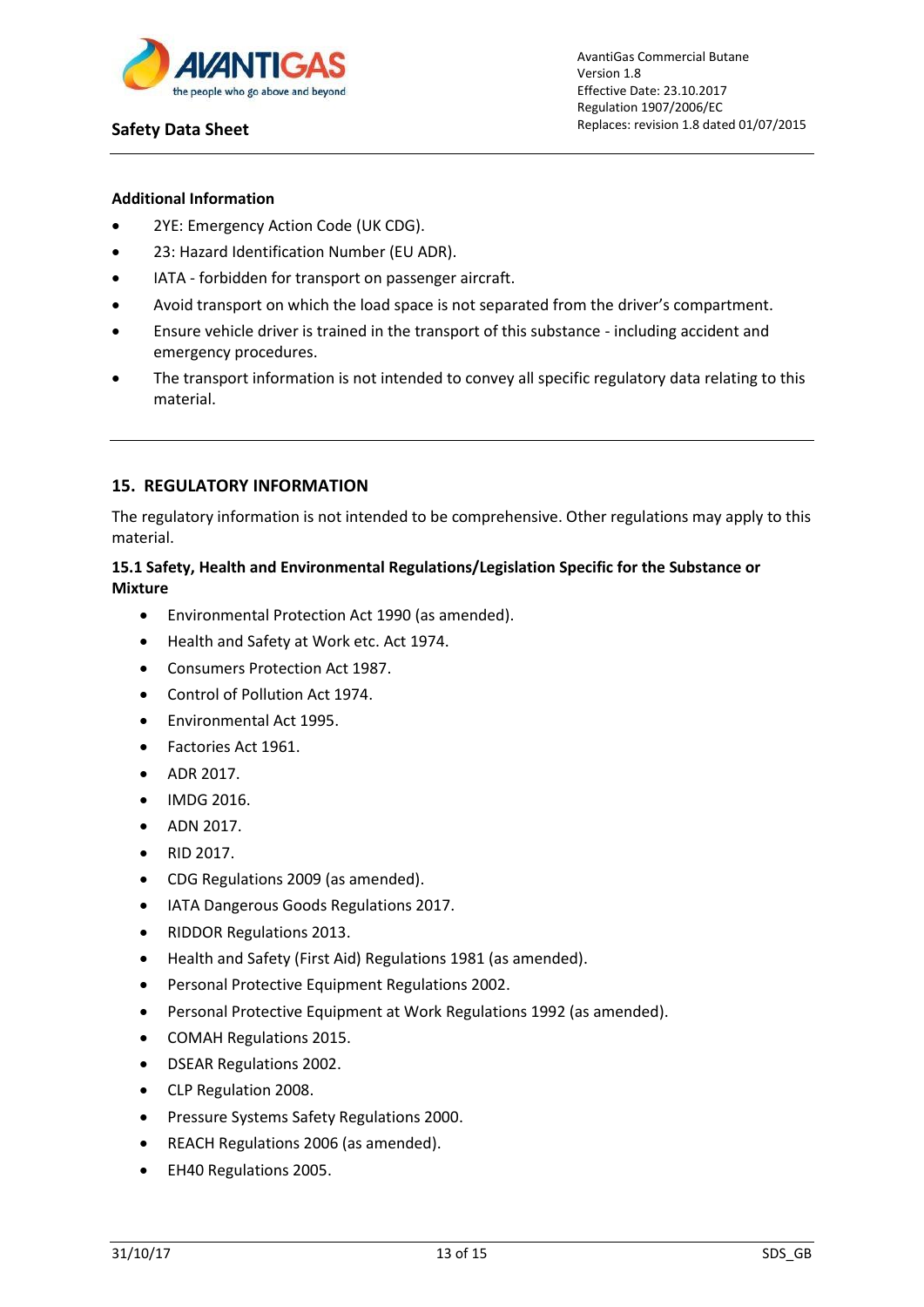

AvantiGas Commercial Butane Version 1.8 Effective Date: 23.10.2017 Regulation 1907/2006/EC Replaces: revision 1.8 dated 01/07/2015

### **15.2 Chemical Safety Assessment**

 No chemical safety assessment has been performed for this substance due to its REACH (Annex V) exemption.

## **16. OTHER INFORMATION**

This document contains important information to ensure the safe storage, handling and use of this product. The information in this document should be brought to the attention of the person in your organisation responsible for advising on safety matters.

| <b>CLP Hazard Statements</b> | H220: Extremely flammable gas.                                                                                                                                                                                                                                                 |  |  |
|------------------------------|--------------------------------------------------------------------------------------------------------------------------------------------------------------------------------------------------------------------------------------------------------------------------------|--|--|
|                              | H280: Contains gas under pressure; may explode if heated.                                                                                                                                                                                                                      |  |  |
| <b>SDS Distribution</b>      | If the product is supplied to a downstream user or distributor and<br>they request a Safety Data Sheet, it must be supplied.                                                                                                                                                   |  |  |
|                              | The Safety Data Sheet need not be supplied where hazardous<br>substances or mixtures offered or sold to the general public are<br>provided with sufficient information to enable users to take the<br>necessary measures as regards the protection of human health,<br>safety. |  |  |

#### **16.1 Abbreviations & Acronyms**

- **ADN** European Agreement Concerning the International Carriage of Dangerous Goods by Inland waterways.
- **ADR** European Agreement Concerning the International Carriage of Dangerous Goods by Road.
- **CAS** Chemical Abstract Service Number.
- **CDG** The Carriage of Dangerous Goods and Use of Transportable Pressure Equipment Regulations.
- **CLP** Classification Labelling & Packaging Regulation (EC No. 1272/2008).

**COMAH** Control of Major Accident Hazards.

- **DSEAR** The Dangerous Substances and Explosive Atmospheres Regulations.
- **EH40** Workplace exposure limits 2005 containing the list of workplace exposure limits for use with the Control of Substances Hazardous to Health Regulations.
- **EINECS** European Inventory of Existing Commercial Chemical Substances.
- **EN** European Standard.
- **GHS** Global Harmonised System of Classification and Labelling of Chemicals.
- **IMDG** International Maritime Dangerous Goods Code.
- **OEL** Occupational Exposure Limit.
- **PBT** Persistent Bio accumulative and Toxic.
- **vPvB** Very Persistent and Very Bio accumulative.
- **PPE** Personal Protective Equipment.
- **PSSR** The Pressure Systems Safety Regulations.
- **REACH** Registration, Evaluation, Authorisation and Restriction of Chemicals.